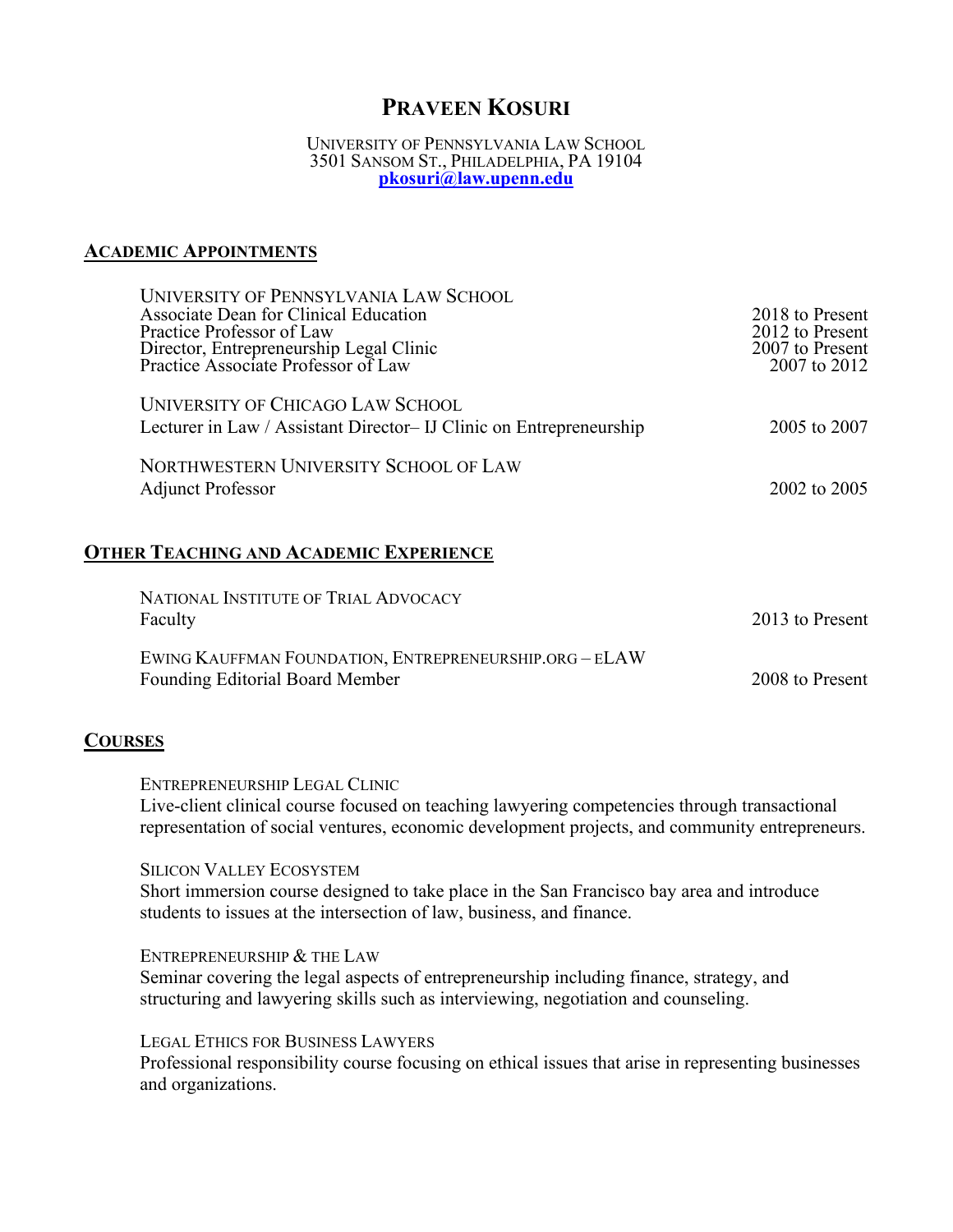#### NEGOTIATION AND DISPUTE RESOLUTION

Upper-level simulation based course introducing students to various types of negotiations including distributive, multi-party, business transactions, and litigation settlement. Also explored negotiation theory and ethics.

#### TRIAL ADVOCACY

Simulated trial skills course engaging students in all aspects of trial preparation and techniques including how to use motions, depositions, written discovery, expert witnesses, exhibits, and technology as effective litigation tools and culminating in conducting a full bench trial on a civil matter and jury trial on a criminal matter.

#### PRE-TRIAL ADVOCACY

Course focusing on fundamental pretrial litigation strategies and skills, including creation and evaluation of legal and factual theories, motion practice, interviewing clients, discovery planning, depositions, and pretrial preparation. The class employs a variety of learning methodologies, including lectures, small group discussions, simulated exercises, and oral arguments.

INTERNATIONAL STRATEGIC CRISIS NEGOTIATION EXERCISE (U.S. ARMY WAR COLLEGE SIMULATION)

#### ACLU EXTERNSHIP

FEDERAL DEFENDER'S CAPITAL HABEAS UNIT EXTERNSHIP

PENNSYLVANIA INNOCENCE PROJECT

U.S. ATTORNEY'S OFFICE EXTERNSHIP

PHILADELPHIA DISTRICT ATTORNEY EXTERNSHIP

MONTGOMERY COUNTY DISTRICT ATTORNEY EXTERNSHIP

PENNSYLVANIA HUMAN RELATIONS COMMITTEE EXTERNSHIP

#### **INSTITUTIONAL SERVICE**

EDUCATIONAL PROGRAMS COMMITTEE INNOVATION & ENTREPRENEURSHIP WORKING GROUP LEGAL EDUCATION PROGRAMS COMMITTEE (CHAIR) ACADEMIC STANDING COMMITTEE JD/MBA COMMITTEE AD HOC EXPERIENTIAL EDUCATION COMMITTEE TECHNOLOGY COMMITTEE

> PRAVEEN KOSURI Page **2** of **8**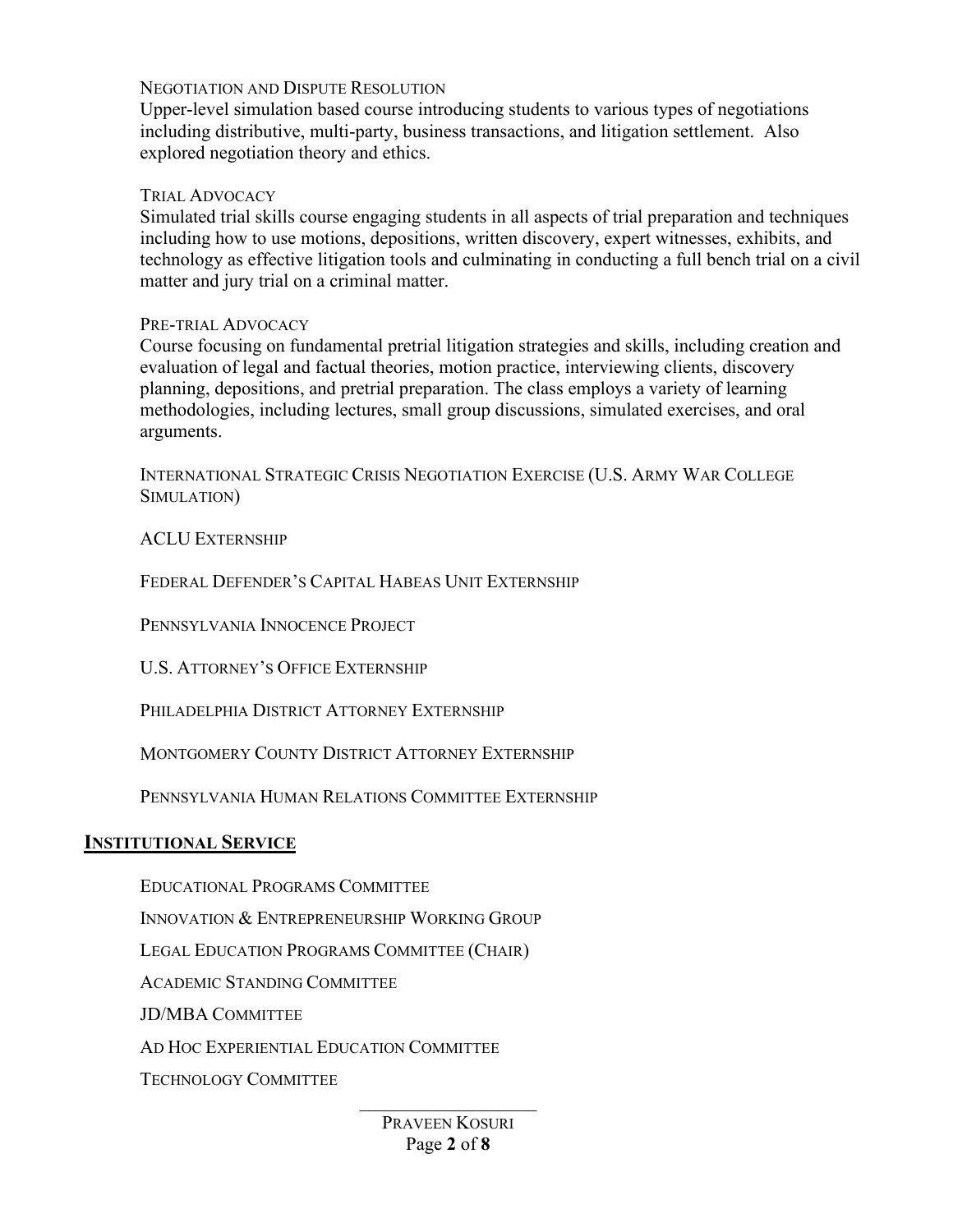CAREER PLANNING AND PLACEMENT COMMITTEE LIBRARY COMMITTEE DETKIN INTELLECTUAL PROPERTY CLINIC DIRECTOR SEARCH COMMITTEE TRANSNATIONAL LEGAL CLINIC DIRECTOR SEARCH COMMITTEE ENTREPRENEURSHIP LEGAL CLINIC CLINICAL SUPERVISOR SEARCH COMMITTEE (CHAIR) CIVIL PRACTICE CLINIC CLINICAL SUPERVISOR SEARCH COMMITTEE GITTIS CENTER CLINIC ADMINISTRATIVE DIRECTOR SEARCH COMMITTEE (CHAIR) FACULTY MENTOR TO STUDENT ORGANIZATIONS: PENN ENTREPRENEURSHIP & INNOVATION CLUB, URBAN LAW VENTURES, MICROFINANCE AND SOCIAL ENTREPRENEURSHIP GROUP

## **OTHER PROFESSIONAL EXPERIENCE**

| <b>KRASNOW SAUNDERS, LLP</b><br>Business Transactions and Commercial Litigation                | Chicago, IL              |
|------------------------------------------------------------------------------------------------|--------------------------|
| <b>CREDIT SUISSE FIRST BOSTON</b><br>Global Industrial and Services Group (Investment Banking) | Chicago, IL/New York, NY |
| COOK COUNTY PUBLIC DEFENDER'S OFFICE<br><b>Assistant Public Defender</b>                       | Chicago, IL              |

## **EDUCATION**

| UNIVERSITY OF CHICAGO, GRADUATE SCHOOL OF BUSINESS (NOW BOOTH)<br>M.B.A. (Strategy and Finance) | Chicago, IL   |
|-------------------------------------------------------------------------------------------------|---------------|
| WASHINGTON UNIVERSITY, SCHOOL OF LAW<br>J.D.                                                    | St. Louis, MO |
| <b>DUKE UNIVERSITY</b><br>(History)<br>A.B.                                                     | Durham, NC    |

## **PUBLICATIONS**

*Socializing Access to Startup Legal Tools*, 13 WILLIAM & MARY BUS. L. REV. *(forthcoming Winter 2021)*.

*Handbook for New Clinical Teachers – 8th Edition – Clinical Course Design, Editor* (2019).

*Democratizing Entrepreneurship: Online Documents, Tools, and Startup Know-How*, (with Jeff Thomas and Bernice Grant) 26:1 J. AFFORDABLE HOUSING & COMMUNITY DEV. 193 (2017).

> PRAVEEN KOSURI Page **3** of **8**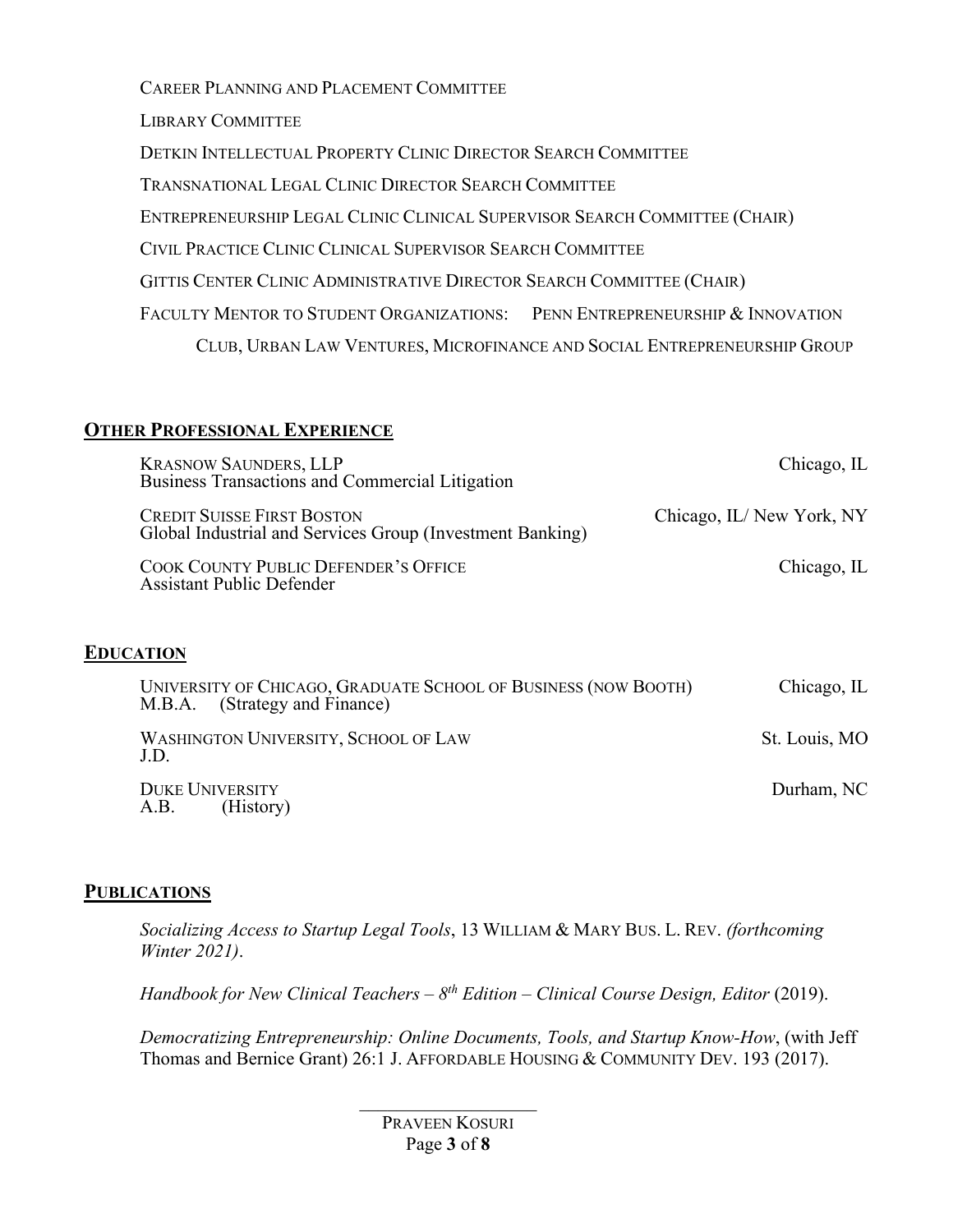*Beyond Gilson: The Art of Business Lawyering*, 19:2 LEWIS & CLARK L. REV. 463 (2015) – Invited Symposium.

Losing My Religion: The Place of Social Justice in Clinical Legal Education, 32:2 B.C. J.L. & SOC. JUST. 331 (2012) – Invited Symposium.

*"Impact" in 3D – Maximizing Impact Through a Transactional Clinic,* 18 CLIN. L. REV. 1 (2011).

*Clinical Legal Education at a Generational Crossroads: X Marks the Spot,* 17 CLIN. L. REV. 205 (2010).

*How to Run A Transactional Clinic,* available at entrepreneurship.org: [http://www.entrepreneurship.org/Entrepreneurship-Law/Topic-Overviews/Transactional-Clinics-](http://www.entrepreneurship.org/Entrepreneurship-Law/Topic-Overviews/Transactional-Clinics-Overview.aspx)[Overview.aspx](http://www.entrepreneurship.org/Entrepreneurship-Law/Topic-Overviews/Transactional-Clinics-Overview.aspx) (last visited January 22, 2014).

*You Too Can Create a Simulation Exercise (or Even a Course)*, 2009 TRANSACTIONS: THE TENNESSEE JOURNAL OF BUSINESS LAW 101 (Special Report 2009) (with James Hogg, Daniel Jaffe & Jeff Leslie).

### **SELECTED PRESENTATIONS**

*Social Entrepreneurship & the Law* WILLIAM & MARY BUSINESS LAW REVIEW SYMPOSIUM WILLIAMSBURG, VA (MARCH 2021) (VIRTUAL)

*How to Finance Your Startup* BALLARD SPAHR – BALLARD ACADEMY FOR STUDENT ENTREPRENEURS (BASE) PHILADELPHIA, PA (MARCH 2021) (VIRTUAL)

*Whether It's Time to Form a Legal Master's Association* 4TH LEGAL MASTERS CONFERENCE (MARCH 2021) (VIRTUAL)

*What's Next: East Coast v. West Coast Lawyering* BALLARD SPAHR – BUSINESS CONFERENCE PHILADELPHIA, PA (JUNE 2020) (VIRTUAL)

*Social Justice and Transactional Clinical Work* SEALS ANNUAL CONFERENCE BOCA RATON, FL (AUGUST 2019)

*How Technology is Changing Transactional Practice and What it Means for Law Schools*  FORDHAM LAW SCHOOL, BELLET CHAIR SYMPOSIUM: TECHNOLOGY INNOVATIONS IN LEGAL EDUCATION AND LEGAL SERVICES NEW YORK, NY (JUNE 2019)

*The Changing Face of Practice: Incorporating Modern Practices into Clinical Teaching* UNIVERSITY OF CALIFORNIA – BERKELEY SCHOOL OF LAW – TRANSACTIONAL CLINICAL **CONFERENCE** BERKELEY, CALIFORNIA (MAY 2019)

> PRAVEEN KOSURI Page **4** of **8**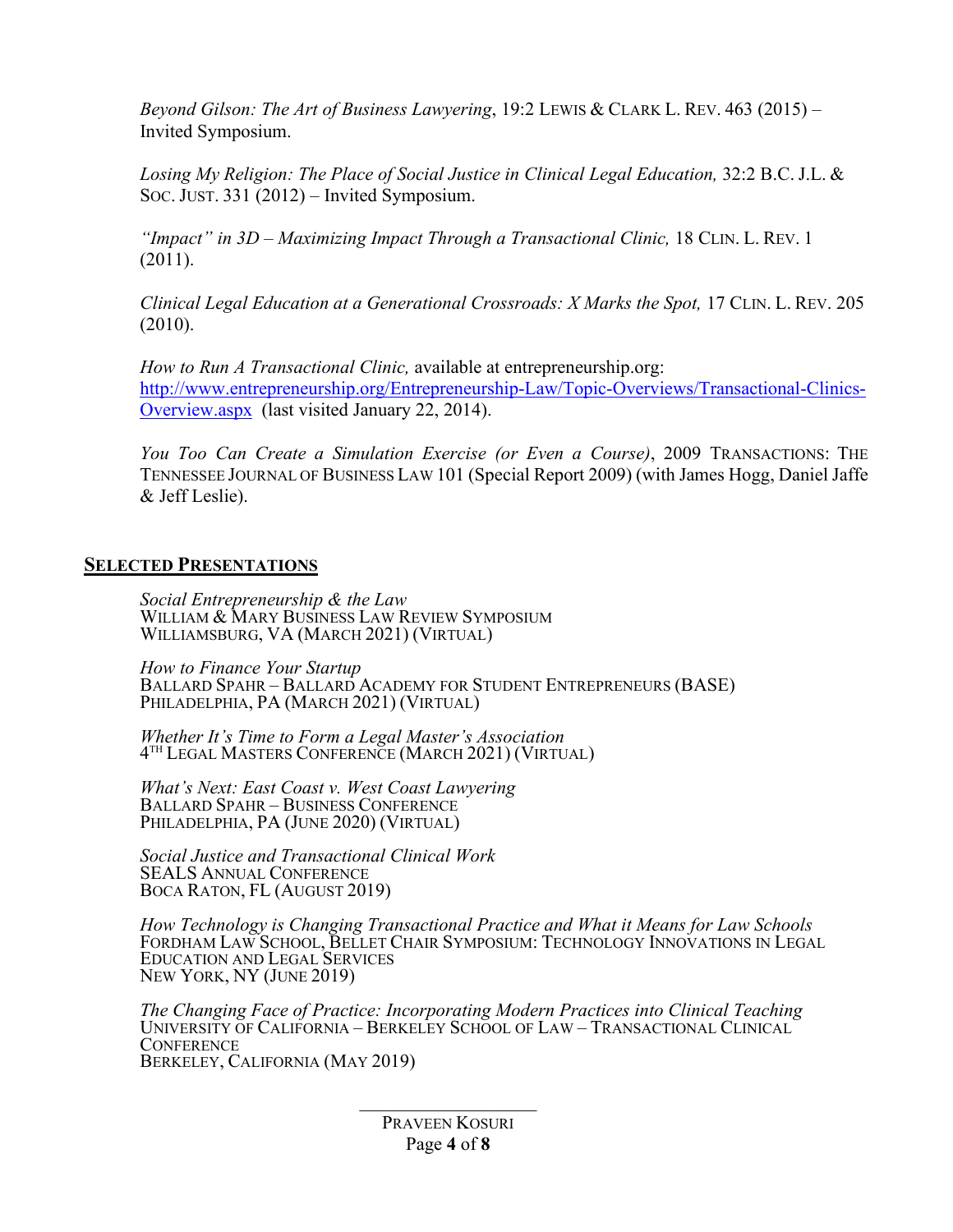*Missed Opportunities – The Untapped Talent of Underrepresented Entrepreneurs* FORDHAM LAW SCHOOL – STARTUP LAWNCHPAD CONFERENCE NEW YORK, NY (SEPT. 2018)

*Disrupting the Academy: Teaching Entrepreneurship in Law Schools* IIT CHICAGO-KENT LAW SCHOOL – TRANSACTIONAL CLINICAL CONFERENCE CHICAGO, IL (APRIL 2018)

*Access to Justice* AALS ANNUAL MEETING (TRANSACTIONAL LAW SECTION) SAN DIEGO, CA (JANUARY 2018)

*The Future of Social Justice* – Keynote address LSU LAW SCHOOL -- SOUTHERN CLINICAL LAW CONFERENCE BATON ROUGE, LA (OCTOBER 2017)

*DIY Legal: Startup Law's Makeover* NYU Law School – Clinical Law Review Workshop New York, NY (September 2017)

*Democratizing Entrepreneurship* UNIVERSITY OF PENNSYLVANIA LAW SCHOOL – TRANSACTIONAL CLINICAL CONFERENCE PHILADELPHIA, PA (JUNE 2017)

*Transactional Pro Bono* UNIVERSITY OF PENNSYLVANIA LAW SCHOOL, JOURNAL OF BUSINESS LAW SYMPOSIUM PHILADELPHIA, PA (FEBRUARY 2017)

*The Future of Clinical Legal Education* NORTHWESTERN PRITZKER SCHOOL OF LAW CHICAGO, IL (JANUARY 2017)

*Implicit Bias in Law Teaching* Co-Producer AALS ANNUAL MEETING SAN FRANCISCO, CA (JANUARY 2017)

*The Other Case Method* EMORY UNIVERSITY SCHOOL OF LAW, TEACHING TRANSACTIONAL LAW AND SKILLS **CONFERENCE** ATLANTA, GA (JUNE 2016)

*The Other Case Method* UNIVERSITY OF BALTIMORE LAW SCHOOL, TRANSACTIONAL CLINICAL CONFERENCE BALTIMORE, MD (APRIL 2016)

*Starting Up and Winding Down* UNIVERSITY OF PENNSYLVANIA LAW SCHOOL, JOURNAL OF BUSINESS LAW SYMPOSIUM PHILADELPHIA, PA (FEBRUARY 2016)

*Town Hall on the Future of Legal Education* PENNSYLVANIA BAR INSTITUTE ONLINE WEBINAR (OCTOBER 2015)

*The Impact of Technology on Legal Practice – The Role of Law Schools* IE LAW SCHOOL MADRID, SPAIN (MAY 2015)

*Start Me Up: Disrupting the Law School Curriculum with Entrepreneurial Frameworks*

PRAVEEN KOSURI Page **5** of **8**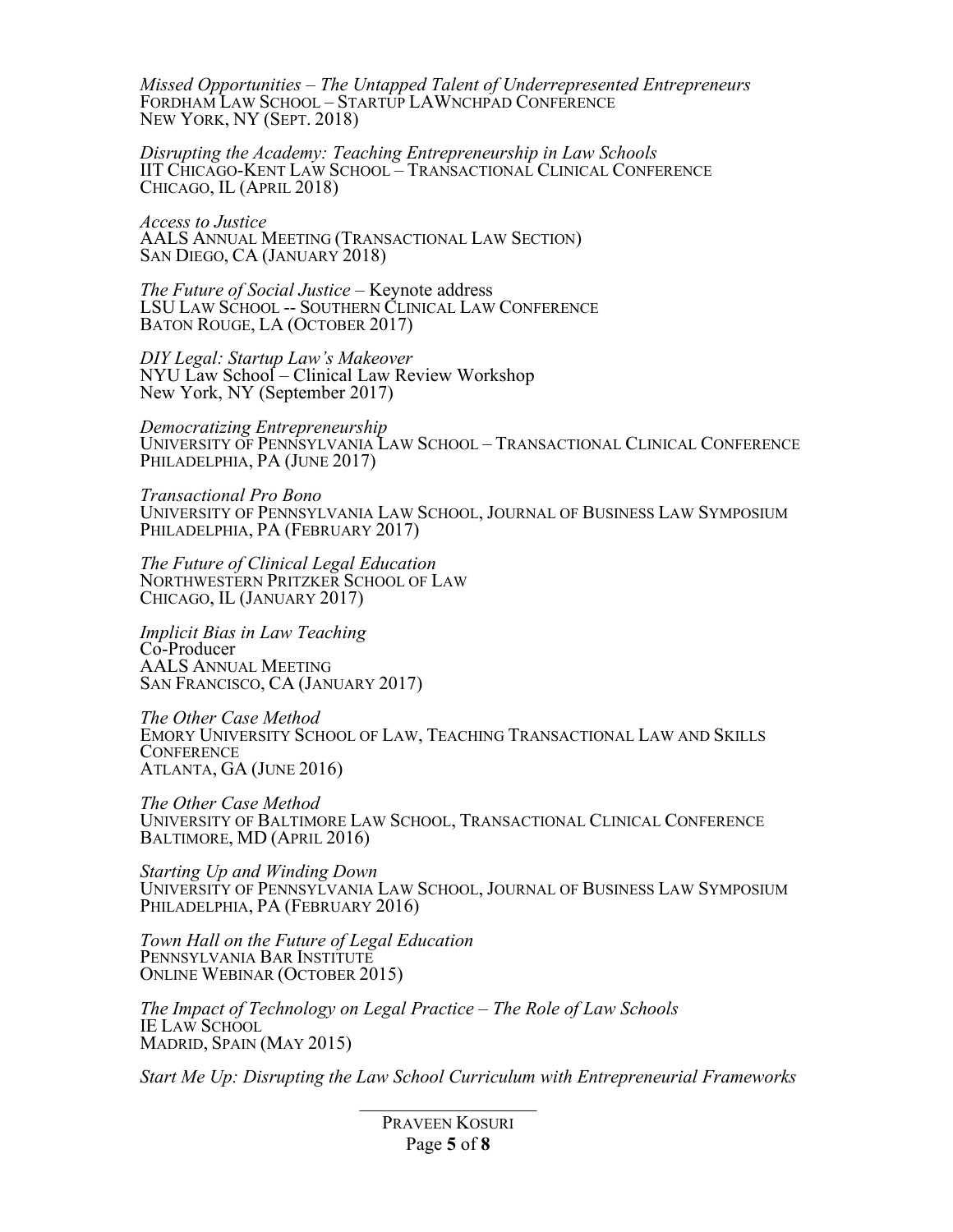AALS CLINICAL CONFERENCE RANCH MIRAGE, CA (MAY 2015)

*The Art of Business Lawyering* LEWIS & CLARK LAW SCHOOL PORTLAND, OR (OCTOBER 2014)

*Beyond Gilson: The Art of Business Lawyering* NYU LAW SCHOOL – CLINICAL LAW REVIEW WORKSHOP NEW YORK, NY (SEPTEMBER 2014)

*The Expanding Mission of Clinical Legal Education* UNIVERSITY OF MARYLAND LAW SCHOOL BALTIMORE, MD (APRIL 2014)

*Cross-Fertilization: Integrating Diverse Clinical Pedagogies* AALS CLINICAL CONFERENCE (PLENARY SESSION) SAN JUAN, PUERTO RICO (MAY 2013)

*Breaking Out of the Box: Integrating Diverse Pedagogies in a Transactional Clinic* UNIVERSITY OF TEXAS LAW SCHOOL, TRANSACTIONAL CLINICAL CONFERENCE AUSTIN, TX (APRIL 2013)

*Microfinance Plus: The Expansion Of Micro-services And Community Impact* WHARTON SCHOOL, UNIVERSITY OF PENNSYLVANIA, MICROFINANCE CONFERENCE PHILADELPHIA, PA (MARCH 2013)

*Power Through Numbers, The Evolution and Uses of Crowdfunding* UNIVERSITY OF PENNSYLVANIA, WHARTON'S SOCIAL IMPACT CONFERENCE, PHILADELPHIA, PA *(*NOVEMBER 2012)

*The Evolving Art of 'Practice Ready': the Past, Present and Future of Clinical Legal Education, Three Generations and Two Tiers* ST. LOUIS UNIVERSITY LAW SCHOOL, MIDWEST CLINICAL CONFERENCE ST. LOUIS, MO (NOVEMBER 2012)

*Food for Thought: Creating Economic Opportunity Through Food Lawyering* TRANSACTIONAL CLINICAL CONFERENCE / AALS CLINICAL CONFERENCE LOS ANGELES, CA, (APRIL 2012)

*"Impact" in 3D – Maximizing Impact Through Transactional Clinics* GEORGETOWN UNIVERSITY LAW CENTER WASHINGTON D.C. (FEBRUARY 2012)

*Legal Aspects of Social Entrepreneurship* WHARTON SCHOOL, UNIVERSITY OF PENNSYLVANIA, SOCIAL IMPACT CONFERENCE, PHILADELPHIA, PA (FEBRUARY 2012)

*The Way to Carnegie: Practice, Practice, Practice*—*Questions of Social Justice* BOSTON COLLEGE LAW SCHOOL BOSTON, MA (OCTOBER 2011)

*How Multiple Cooks Make Broth – Decision making and Organizational Clients* AALS CLINICAL CONFERENCE SEATTLE, WA, (JUNE 2011)

*The Role of Social Justice in Clinical Legal Education* UNIVERSITY OF PENNSYLVANIA LAW SCHOOL PHILADELPHIA, PA (MAY 2011)

> PRAVEEN KOSURI Page **6** of **8**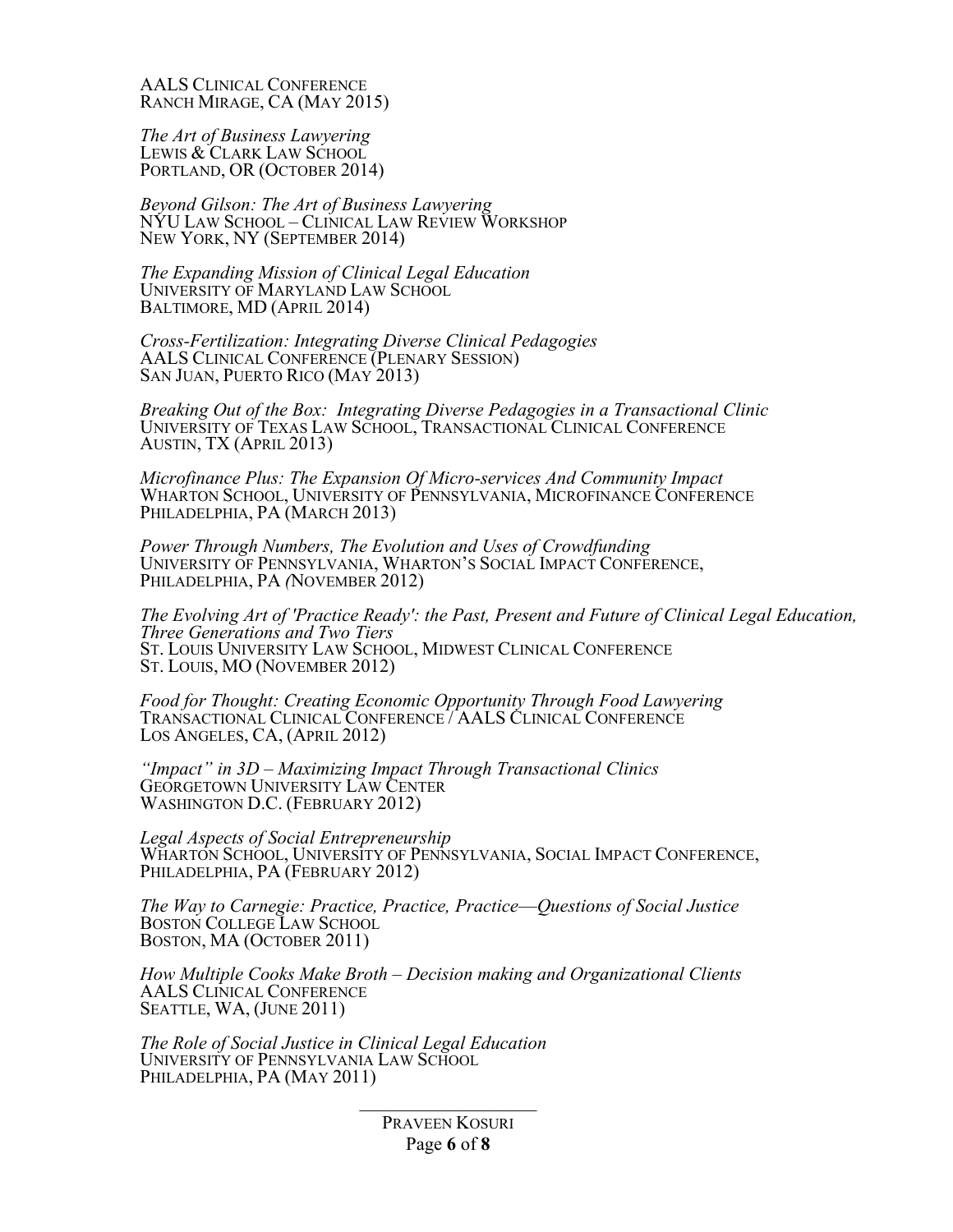*Generational Clash: How Three Generations Can Come Together To Build The Law School Clinic of the Future* SOCIETY OF AMERICAN LAW TEACHERS CONFERENCE HONOLULU, HI (DECEMBER 2010)

*Impact – It's Not Just for Litigation Anymore: Expanding the Realm of Impact Work Through a Transactional Clinic* UCLA LAW SCHOOL / IALS INTERNATIONAL CLINICAL CONFERENCE LAKE ARROWHEAD, CA (NOVEMBER 2010)

*Transactional and Business Clinics, Small Group Leader* AALS CLINICAL CONFERENCE BALTIMORE, MD (MAY 2010)

*Teaching Business Concepts to Law Students: Does a Business Lawyer Need to Understand Business?* ARIZONA STATE LAW SCHOOL, TRANSACTIONAL CLINICAL CONFERENCE PHOENIX, AZ (APRIL 2010)

*Coaching Millennials: Re-Examining the Foundations and Future of Clinical Legal Education in Teaching to a New Generation* AALS CLINICAL CONFERENCE CLEVELAND, OH, (2009)

*Multi-term vs. Single Term Clinics, Intelligent Design or Predetermined Destiny?* WAYNE STATE LAW SCHOOL, TRANSACTIONAL CLINICAL CONFERENCE DETROIT, MI (2008)

*The Basics and Beyond: Simulated Deals Courses* EMORY UNIVERSITY LAW SCHOOL ATLANTA, GA (2008)

*CLE: Pro Bono for Transactional Attorneys* VOLPE AND KOENIG, PC PHILADELPHIA, PA (2008)

*Obstacles to Entrepreneurship* INSTITUTE FOR JUSTICE CONFERENCE ON INNER-CITY ENTREPRENEURSHIP CHICAGO, IL (2007)

#### **BOARD AND COMMUNITY INVOLVEMENT**

AALS TRANSACTIONAL LAW & SKILLS SECTION *Executive Committee* (2021 – Present)

CLINICAL LEGAL EDUCATION ASSOCIATION (CLEA) *Treasurer* (2014 – 2020) *Executive Committee* (2014 – 2020) *Board of Directors* (2013 – 2020) *Awards Committee* (2019 – Present) *New Clinicians' Conference Planning Committee* (2016 – Present) *New Clinicians' Handbook Editorial Board 8th Edition – Clinical Course Design* (2019)

ABA ACCREDITATION SITE TEAM MEMBER *Columbia Law School 2017-2018)*

> PRAVEEN KOSURI Page **7** of **8**